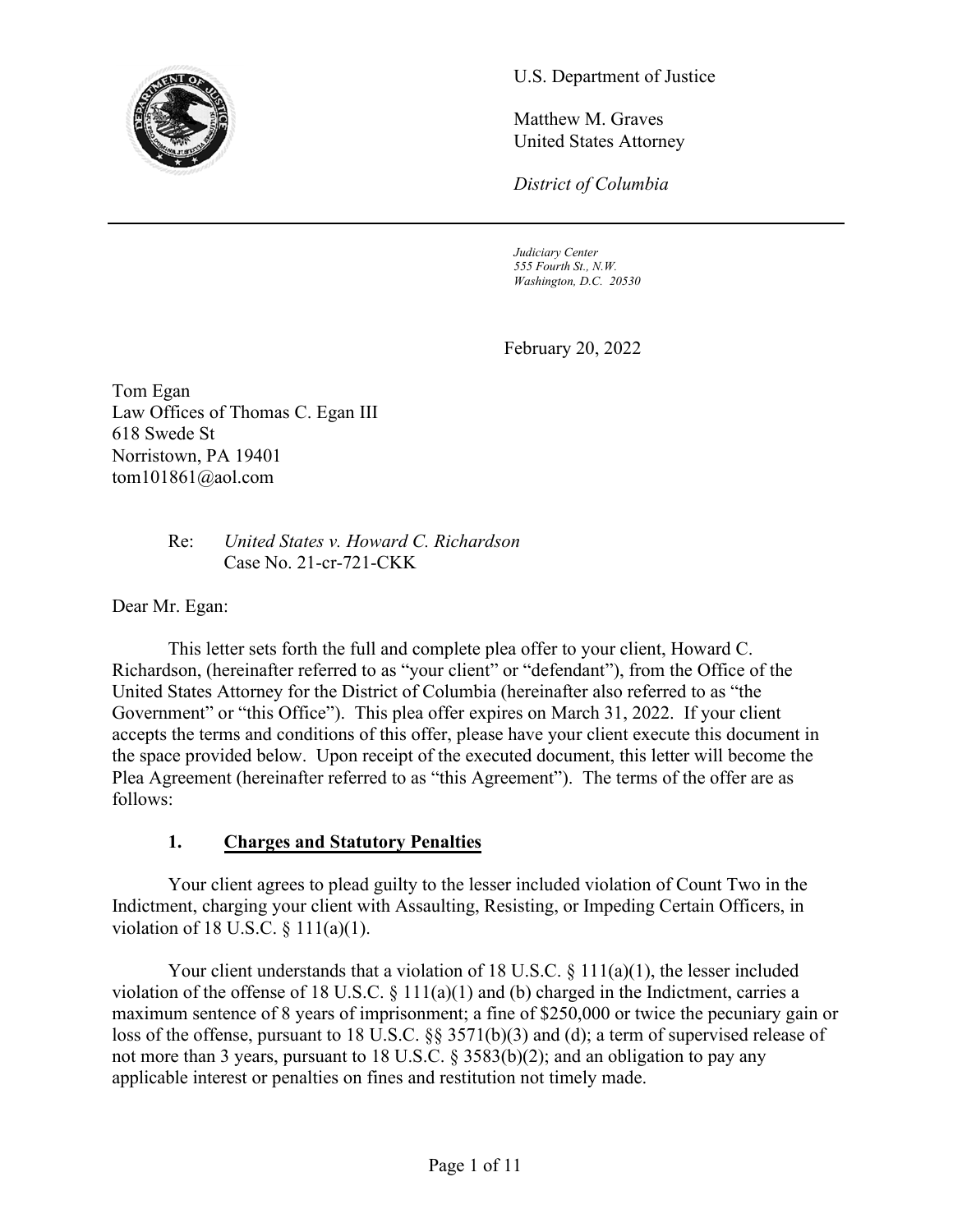In addition, your client agrees to pay a special assessment of \$100 per felony conviction to the Clerk of the United States District Court for the District of Columbia. Your client also understands that, pursuant to 18 U.S.C. § 3572 and § 5E1.2 of the United States Sentencing Commission, *Guidelines Manual* (2021) (hereinafter "Sentencing Guidelines," "Guidelines," or "U.S.S.G."), the Court may also impose a fine that is sufficient to pay the federal government the costs of any imprisonment, term of supervised release, and period of probation. Further, your client understands that, if your client has two or more convictions for a crime of violence or felony drug offense, your client may be subject to the substantially higher penalties provided for in the career-offender statutes and provisions of the Sentencing Guidelines.

# **2. Cooperation with Additional Investigation**

Your client agrees to allow law enforcement agents to review any social media accounts operated by your client for statements and postings in and around January 6, 2021, and conduct an interview of your client regarding the events in and around January 6, 2021 prior to sentencing.

# **3. Factual Stipulations**

Your client agrees that the attached "Statement of Offense" fairly and accurately describes your client's actions and involvement in the offense to which your client is pleading guilty. Please have your client sign and return the Statement of Offense as a written proffer of evidence, along with this Agreement.

# **4. Additional Charges**

In consideration of your client's guilty plea to the above offense, your client will not be further prosecuted criminally by this Office for the conduct set forth in the attached Statement of Offense. The Government will request that the Court dismiss the remaining counts of the Indictment in this case at the time of sentencing. Your client agrees and acknowledges that the charges to be dismissed at the time of sentencing were based in fact.

After the entry of your client's plea of guilty to the offense identified in paragraph 1 above, your client will not be charged with any non-violent criminal offense in violation of Federal or District of Columbia law which was committed within the District of Columbia by your client prior to the execution of this Agreement and about which this Office was made aware by your client prior to the execution of this Agreement. However, the United States expressly reserves its right to prosecute your client for any crime of violence, as defined in 18 U.S.C. § 16 and/or 22 D.C. Code § 4501, if in fact your client committed or commits such a crime of violence prior to or after the execution of this Agreement.

# **5. Sentencing Guidelines Analysis**

Your client understands that the sentence in this case will be determined by the Court, pursuant to the factors set forth in 18 U.S.C. § 3553(a), including a consideration of the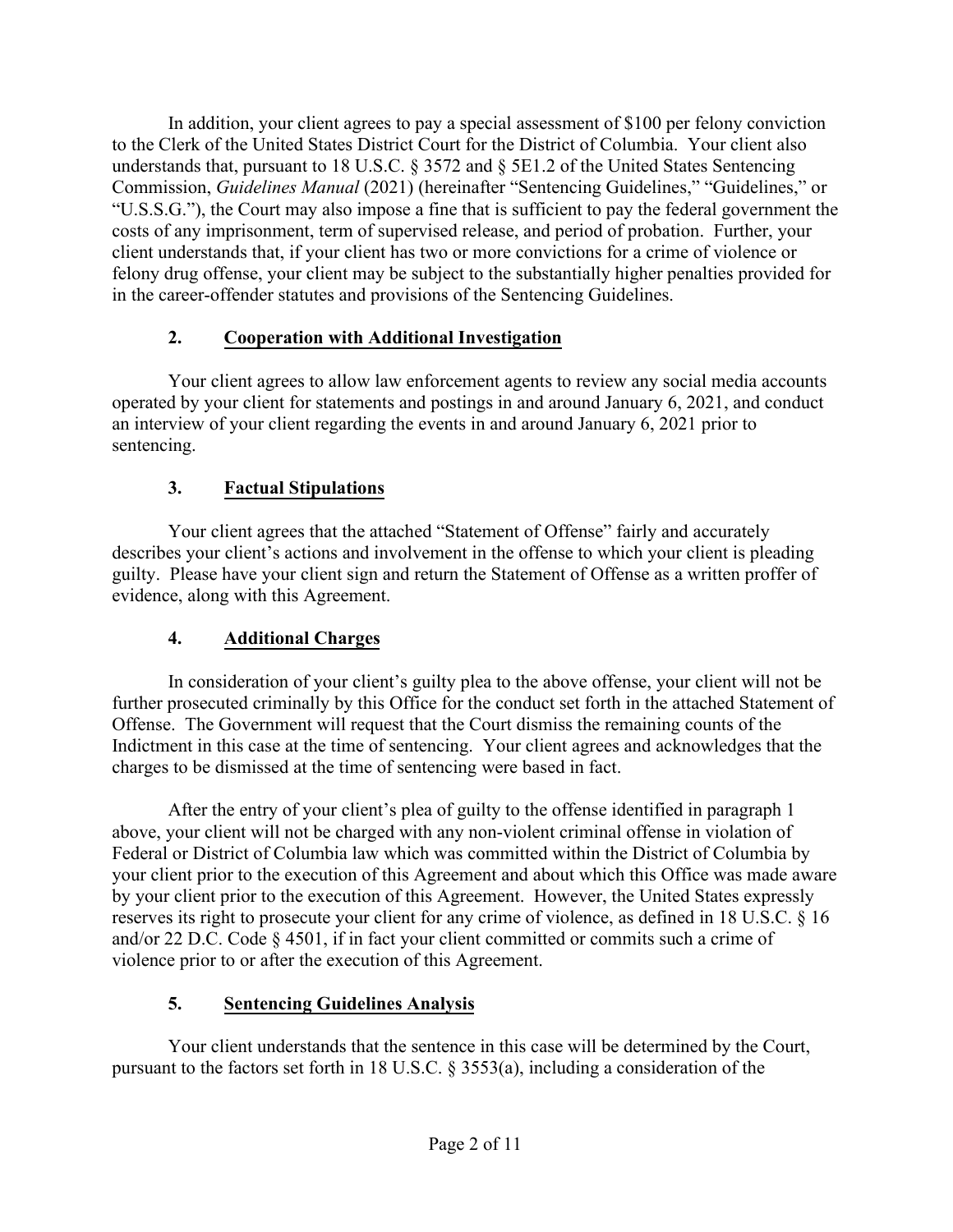Sentencing Guidelines. Pursuant to Federal Rule of Criminal Procedure  $11(c)(1)(B)$ , and to assist the Court in determining the appropriate sentence, the parties agree to the following:

### **A. Estimated Offense Level Under the Guidelines**

The parties agree that the following Sentencing Guidelines sections apply:

| U.S.S.G. $\S$ 2A2.2(a)       | Base Offense Level      | 14   |
|------------------------------|-------------------------|------|
| U.S.S.G. $\S$ 2A2.2(b)(2)(B) | Use of Dangerous Weapon | $+4$ |
| U.S.S.G. § 3A1.2             | <b>Official Victim</b>  | $+6$ |
|                              |                         |      |

Total 24

Acceptance of Responsibility

The Government agrees that a 2-level reduction will be appropriate, pursuant to U.S.S.G. § 3E1.1, provided that your client clearly demonstrates acceptance of responsibility, to the satisfaction of the Government, through your client's allocution, adherence to every provision of this Agreement, and conduct between entry of the plea and imposition of sentence. Furthermore, assuming your client has accepted responsibility as described in the previous sentence, the Government agrees that an additional 1-level reduction will be appropriate, pursuant to U.S.S.G. § 3E1.1(b), because your client has assisted authorities by providing timely notice of your client's intention to enter a plea of guilty, thereby permitting the Government to avoid preparing for trial and permitting the Court to allocate its resources efficiently.

Nothing in this Agreement limits the right of the Government to seek denial of the adjustment for acceptance of responsibility, pursuant to U.S.S.G. § 3E1.1, and/or imposition of an adjustment for obstruction of justice, pursuant to U.S.S.G. § 3C1.1, regardless of any agreement set forth above, should your client move to withdraw your client's guilty plea after it is entered, or should it be determined by the Government that your client has either (a) engaged in conduct, unknown to the Government at the time of the signing of this Agreement, that constitutes obstruction of justice, or (b) engaged in additional criminal conduct after signing this Agreement.

In accordance with the above, the Estimated Offense Level will be at least 21.

#### **B. Estimated Criminal History Category**

Based upon the information now available to this Office (including the criminal history calculation by the Pretrial Services Agency and representations by the defense), your client has no criminal convictions.

Accordingly, your client is estimated to have 0 criminal history points and your client's Criminal History Category is estimated to be I (the "Estimated Criminal History Category"). Your client acknowledges that after the pre-sentence investigation by the United States Probation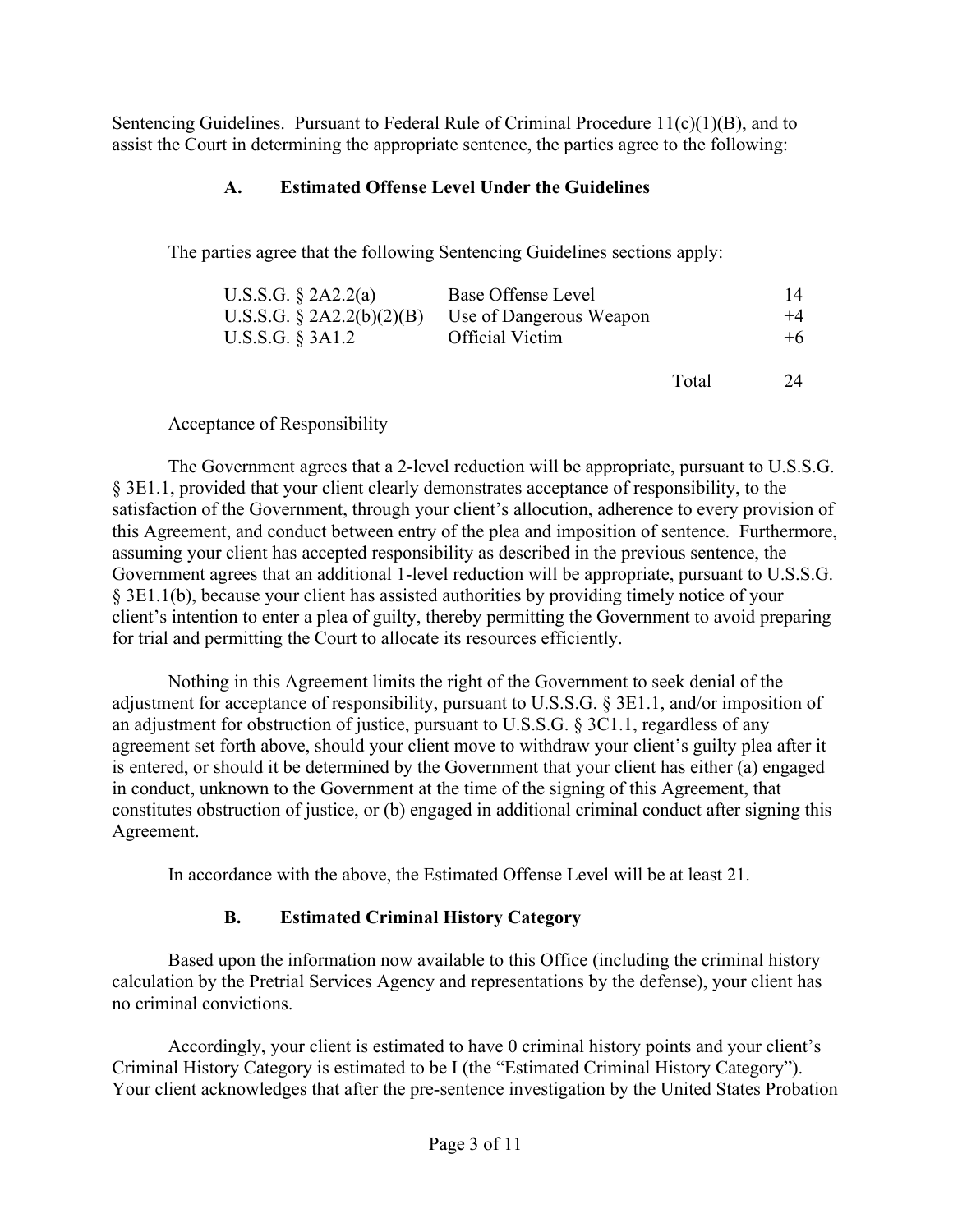Office, a different conclusion regarding your client's criminal convictions and/or criminal history points may be reached and your client's criminal history points may increase or decrease.

# **C. Estimated Guidelines Range**

Based upon the Estimated Offense Level and the Estimated Criminal History Category set forth above, your client's estimated Sentencing Guidelines range is 37 months to 46 months (the "Estimated Guidelines Range"). In addition, the parties agree that, pursuant to U.S.S.G. § 5E1.2, should the Court impose a fine, at Guidelines level 21, the estimated applicable fine range is \$15,000 to \$150,000. Your client reserves the right to ask the Court not to impose any applicable fine.

The parties agree that, solely for the purposes of calculating the applicable range under the Sentencing Guidelines, neither a downward nor upward departure from the Estimated Guidelines Range set forth above is warranted, except the Government reserves the right to request an upward departure pursuant to U.S.S.G. § 3A1.4, n. 4. Except as provided for in the "Reservation of Allocution" section below, the parties also agree that neither party will seek any offense-level calculation different from the Estimated Offense Level calculated above in subsection A. However, the parties are free to argue for a Criminal History Category different from that estimated above in subsection B.

Your client understands and acknowledges that the Estimated Guidelines Range calculated above is not binding on the Probation Office or the Court. Should the Court or Probation Office determine that a guidelines range different from the Estimated Guidelines Range is applicable, that will not be a basis for withdrawal or recission of this Agreement by either party.

Your client understands and acknowledges that the terms of this section apply only to conduct that occurred before the execution of this Agreement. Should your client commit any conduct after the execution of this Agreement that would form the basis for an increase in your client's base offense level or justify an upward departure (examples of which include, but are not limited to, obstruction of justice, failure to appear for a court proceeding, criminal conduct while pending sentencing, and false statements to law enforcement agents, the probation officer, or the Court), the Government is free under this Agreement to seek an increase in the base offense level based on that post-agreement conduct.

# **6. Agreement as to Sentencing Allocution**

The parties further agree that a sentence within the Estimated Guidelines Range would constitute a reasonable sentence in light of all of the factors set forth in 18 U.S.C. § 3553(a), should such a sentence be subject to appellate review notwithstanding the appeal waiver provided below. However, the parties agree that either party may seek a variance and suggest that the Court consider a sentence outside of the applicable Guidelines Range, based upon the factors to be considered in imposing a sentence pursuant to 18 U.S.C. § 3553(a).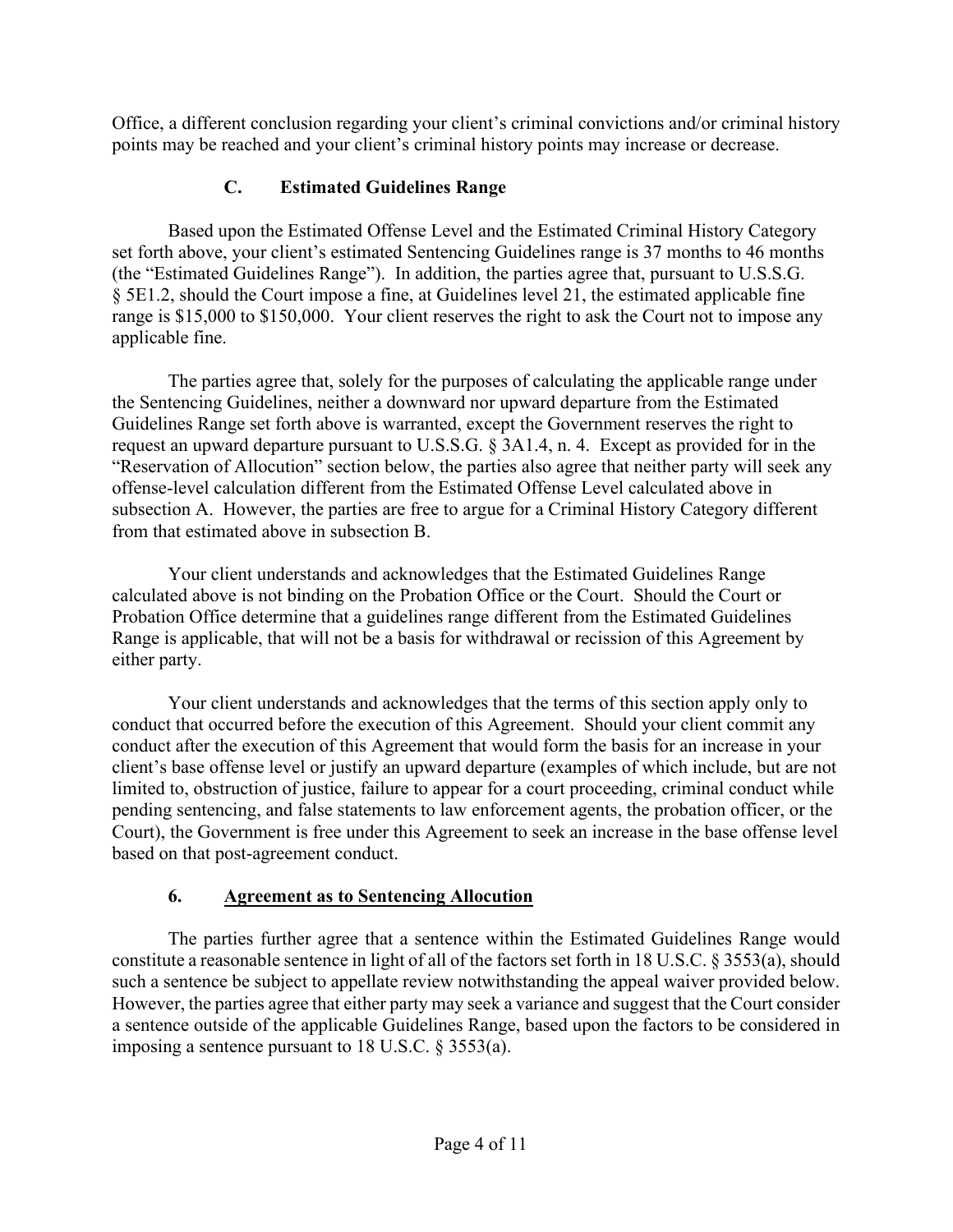#### **7. Reservation of Allocution**

The Government and your client reserve the right to describe fully, both orally and in writing, to the sentencing judge, the nature and seriousness of your client's misconduct, including any misconduct not described in the charges to which your client is pleading guilty, to inform the presentence report writer and the Court of any relevant facts, to dispute any factual inaccuracies in the presentence report, and to contest any matters not provided for in this Agreement. The parties also reserve the right to address the correctness of any Sentencing Guidelines calculations determined by the presentence report writer or the court, even if those calculations differ from the Estimated Guidelines Range calculated herein. In the event that the Court or the presentence report writer considers any Sentencing Guidelines adjustments, departures, or calculations different from those agreed to and/or estimated in this Agreement, or contemplates a sentence outside the Guidelines range based upon the general sentencing factors listed in 18 U.S.C. § 3553(a), the parties reserve the right to answer any related inquiries from the Court or the presentence report writer and to allocute for a sentence within the Guidelines range, as ultimately determined by the Court, even if the Guidelines range ultimately determined by the Court is different from the Estimated Guidelines Range calculated herein.

In addition, if in this Agreement the parties have agreed to recommend or refrain from recommending to the Court a particular resolution of any sentencing issue, the parties reserve the right to full allocution in any post-sentence litigation. The parties retain the full right of allocution in connection with any post-sentence motion which may be filed in this matter and/or any proceeding(s) before the Bureau of Prisons. In addition, your client acknowledges that the Government is not obligated and does not intend to file any post-sentence downward departure motion in this case pursuant to Rule 35(b) of the Federal Rules of Criminal Procedure.

#### **8. Court Not Bound by this Agreement or the Sentencing Guidelines**

Your client understands that the sentence in this case will be imposed in accordance with 18 U.S.C. § 3553(a), upon consideration of the Sentencing Guidelines. Your client further understands that the sentence to be imposed is a matter solely within the discretion of the Court. Your client acknowledges that the Court is not obligated to follow any recommendation of the Government at the time of sentencing. Your client understands that neither the Government's recommendation nor the Sentencing Guidelines are binding on the Court.

Your client acknowledges that your client's entry of a guilty plea to the charged offense authorizes the Court to impose any sentence, up to and including the statutory maximum sentence, which may be greater than the applicable Guidelines range. The Government cannot, and does not, make any promise or representation as to what sentence your client will receive. Moreover, it is understood that your client will have no right to withdraw your client's plea of guilty should the Court impose a sentence that is outside the Guidelines range or if the Court does not follow the Government's sentencing recommendation. The Government and your client will be bound by this Agreement, regardless of the sentence imposed by the Court. Any effort by your client to withdraw the guilty plea because of the length of the sentence shall constitute a breach of this Agreement.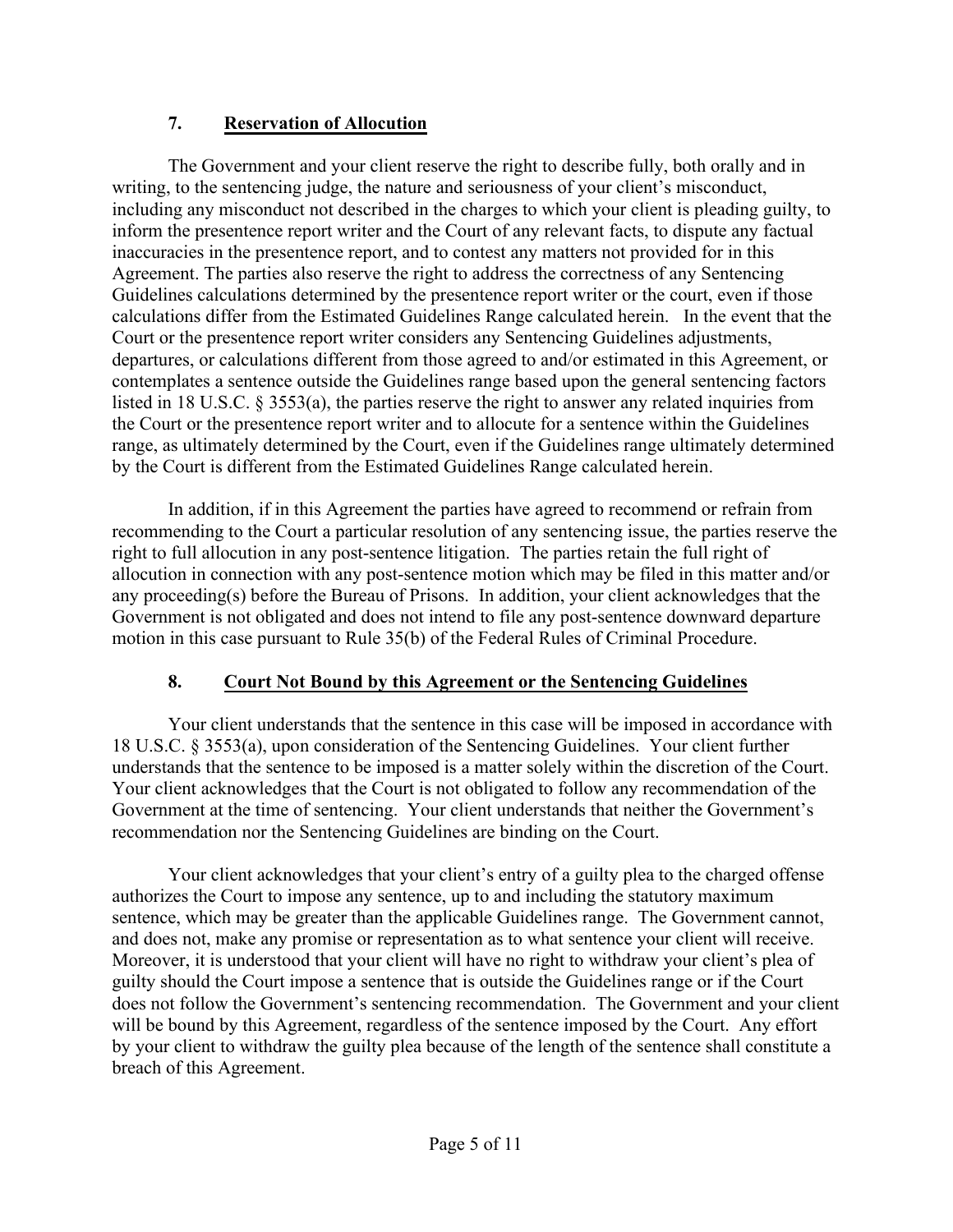#### **9. Conditions of Release**

Your client agrees not to object to the Government's recommendation to the Court at the time of the plea of guilty in this case that your client be detained without bond pending your client's sentencing in this case, pursuant to 18 U.S.C. § 3143.

### **10. Waivers**

### **A. Venue**

Your client waives any challenge to venue in the District of Columbia.

#### **B. Statute of Limitations**

Your client agrees that, should the conviction following your client's plea of guilty pursuant to this Agreement be vacated for any reason, any prosecution, based on the conduct set forth in the attached Statement of Offense, that is not time-barred by the applicable statute of limitations on the date of the signing of this Agreement (including any counts that the Government has agreed not to prosecute or to dismiss at sentencing pursuant to this Agreement) may be commenced or reinstated against your client, notwithstanding the expiration of the statute of limitations between the signing of this Agreement and the commencement or reinstatement of such prosecution. It is the intent of this Agreement to waive all defenses based on the statute of limitations with respect to any prosecution of conduct set forth in the attached Statement of Offense that is not time-barred on the date that this Agreement is signed.

# **C. Trial Rights**

Your client understands that by pleading guilty in this case your client agrees to waive certain rights afforded by the Constitution of the United States and/or by statute or rule. Your client agrees to forego the right to any further discovery or disclosures of information not already provided at the time of the entry of your client's guilty plea. Your client also agrees to waive, among other rights, the right to plead not guilty and the right to a jury trial. If there were a jury trial, your client would have the right to be represented by counsel, to confront and crossexamine witnesses against your client, to challenge the admissibility of evidence offered against your client, to compel witnesses to appear for the purpose of testifying and presenting other evidence on your client's behalf, and to choose whether to testify. If there were a jury trial and your client chose not to testify at that trial, your client would have the right to have the jury instructed that your client's failure to testify could not be held against your client. Your client would further have the right to have the jury instructed that your client is presumed innocent until proven guilty, and that the burden would be on the United States to prove your client's guilt beyond a reasonable doubt. If your client were found guilty after a trial, your client would have the right to appeal your client's conviction. Your client understands that the Fifth Amendment to the Constitution of the United States protects your client from the use of self-incriminating statements in a criminal prosecution. By entering a plea of guilty, your client knowingly and voluntarily waives or gives up your client's right against self-incrimination.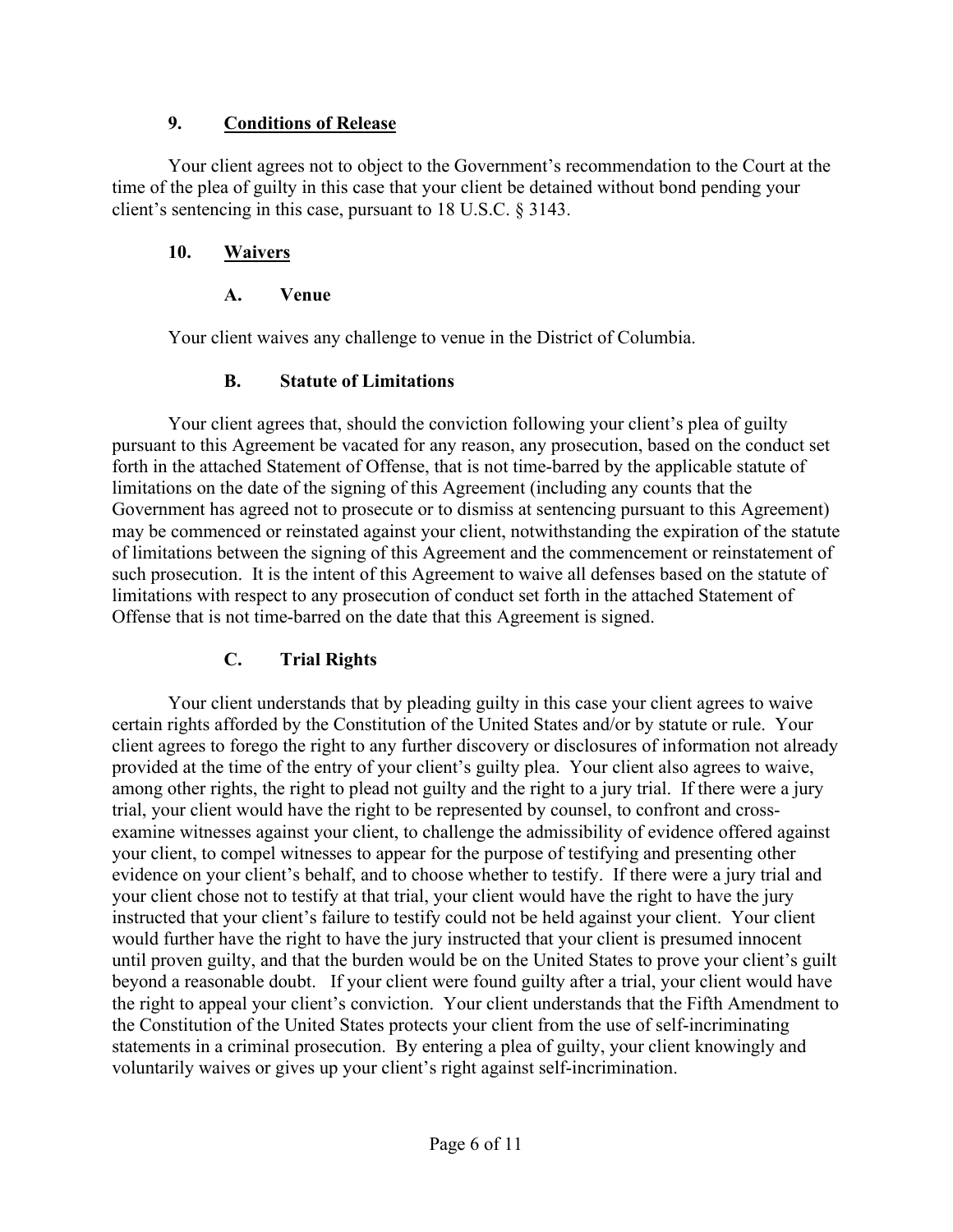Your client acknowledges discussing with you Rule 11(f) of the Federal Rules of Criminal Procedure and Rule 410 of the Federal Rules of Evidence, which ordinarily limit the admissibility of statements made by a defendant in the course of plea discussions or plea proceedings if a guilty plea is later withdrawn. Your client knowingly and voluntarily waives the rights that arise under these rules in the event your client withdraws your client's guilty plea or withdraws from this Agreement after signing it.

Your client also agrees to waive all constitutional and statutory rights to a speedy sentence and agrees that the plea of guilty pursuant to this Agreement will be entered at a time decided upon by the parties with the concurrence of the Court. Your client understands that the date for sentencing will be set by the Court.

# **D. Appeal Rights**

Your client agrees to waive, insofar as such waiver is permitted by law, the right to appeal the conviction in this case on any basis, including but not limited to claim(s) that (1) the statute to which your client is pleading guilty is unconstitutional, and (2) the admitted conduct does not fall within the scope of the statute. Your client understands that federal law, specifically 18 U.S.C. § 3742, affords defendants the right to appeal their sentences in certain circumstances. Your client also agrees to waive the right to appeal the sentence in this case, including but not limited to any term of imprisonment, fine, forfeiture, award of restitution, term or condition of supervised release, authority of the Court to set conditions of release, and the manner in which the sentence was determined, except to the extent the Court sentences your client above the statutory maximum or guidelines range determined by the Court. In agreeing to this waiver, your client is aware that your client's sentence has yet to be determined by the Court. Realizing the uncertainty in estimating what sentence the Court ultimately will impose, your client knowingly and willingly waives your client's right to appeal the sentence, to the extent noted above, in exchange for the concessions made by the Government in this Agreement. Notwithstanding the above agreement to waive the right to appeal the conviction and sentence, your client retains the right to appeal on the basis of ineffective assistance of counsel, but not to raise on appeal other issues regarding the conviction or sentence.

# **E. Collateral Attack**

Your client also waives any right to challenge the conviction entered or sentence imposed under this Agreement or otherwise attempt to modify or change the sentence or the manner in which it was determined in any collateral attack, including, but not limited to, a motion brought under 28 U.S.C. § 2255 or Federal Rule of Civil Procedure 60(b), except to the extent such a motion is based on newly discovered evidence or on a claim that your client received ineffective assistance of counsel. Your client reserves the right to file a motion brought under 18 U.S.C. § 3582(c)(2), but agrees to waive the right to appeal the denial of such a motion.

# **F. Hearings by Video Teleconference and/or Teleconference**

Your client agrees to consent, under the CARES Act, Section 15002(b)(4) and otherwise, to hold any proceedings in this matter – specifically including but not limited to presentment,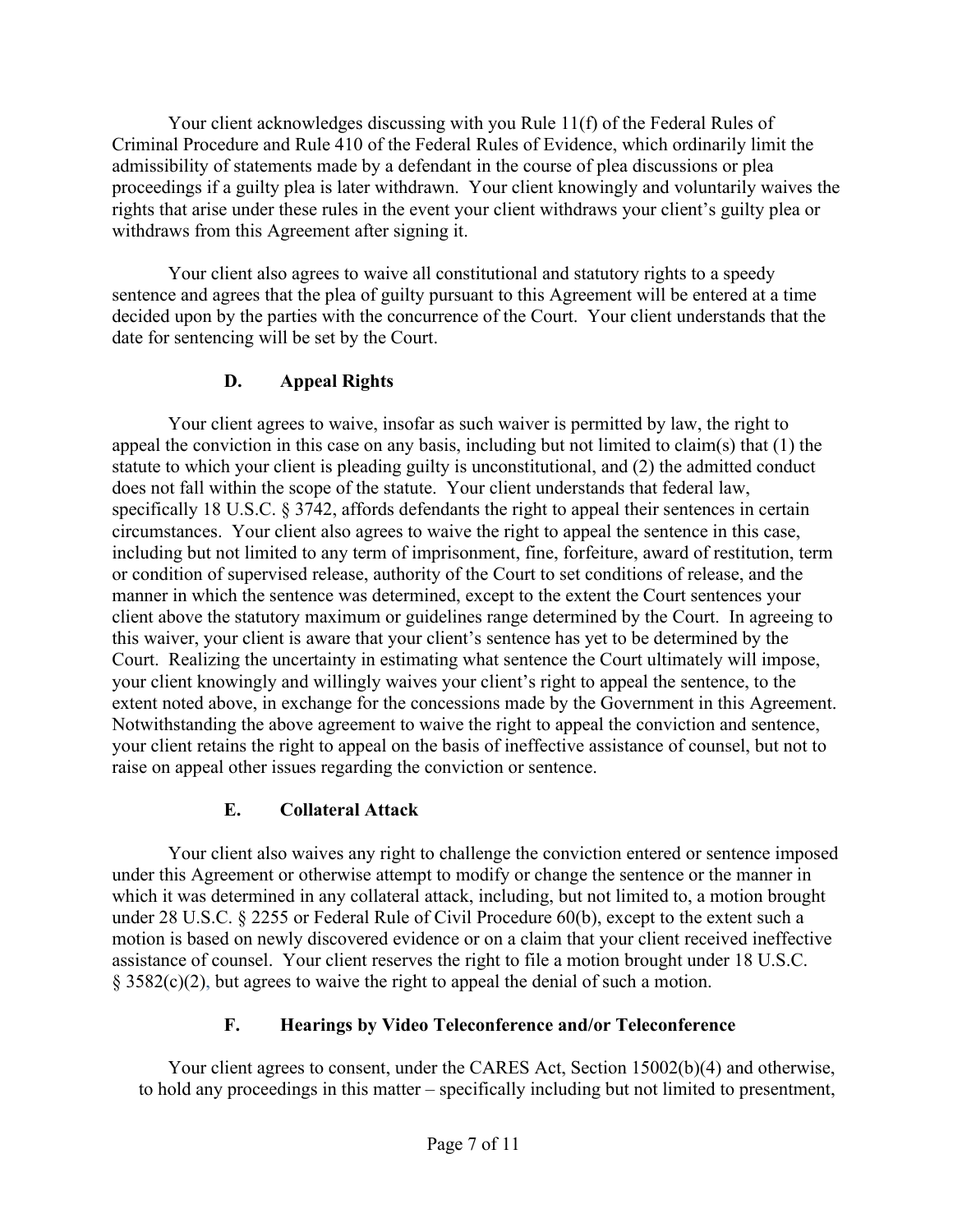initial appearance, plea hearing, and sentencing – by video teleconference and/or by teleconference and to waive any rights to demand an in-person/in-Court hearing. Your client further agrees to not challenge or contest any findings by the Court that it may properly proceed by video teleconferencing and/or telephone conferencing in this case because, due to the COVID-19 pandemic, an in-person/in-Court hearing cannot be conducted without seriously jeopardizing public health and safety and that further there are specific reasons in this case that any such hearing, including a plea or sentencing hearing, cannot be further delayed without serious harm to the interests of justice.

### **G. Use of Self-Incriminating Information**

 The Government and your client agree, in accordance with U.S.S.G. § 1B1.8, that the Government will be free to use against your client for any purpose at the sentencing in this case or in any related criminal or civil proceedings, any self-incriminating information provided by your client pursuant to this Agreement or during the course of debriefings conducted in anticipation of this Agreement, regardless of whether those debriefings were previously covered by an "off the record" agreement by the parties.

### **11. Restitution**

Your client understands that the Court has an obligation to determine whether, and in what amount restitution applies in this case. Your client agrees to pay restitution pursuant to 18 U.S.C. § 3663(a)(3).

Your client acknowledges that the riot that occurred on January 6, 2021, caused as of May 17, 2021, approximately \$1,495,326.55 damage to the United States Capitol. Your client agrees as part of the plea in this matter to pay restitution to the Architect of the Capitol in the amount of \$2,000.

Your client agrees to pay restitution to all victims that suffered bodily injury as a result of your client's conduct on January 6, 2021, either inside the U.S. Capitol building or on Capitol grounds. Victims may be law enforcement officers or civilians. Your client agrees that so long as such persons are identified at or before sentencing in this case, they qualify as victims of your client's offense who are entitled to restitution. Your client understands and agrees that, while there is no agreed upon amount of restitution for victims identified after the plea but identified at or before sentencing, those victims are nevertheless entitled to restitution. The amount of restitution for those victims identified after the plea but at or before sentencing will be determined by the Court.

Payments of restitution shall be made to the Clerk of the Court. In order to facilitate the collection of financial obligations to be imposed in connection with this prosecution, your client agrees to disclose fully all assets in which your client has any interest or over which your client exercises control, directly or indirectly, including those held by a spouse, nominee or other third party. Your client agrees to submit a completed financial statement on a standard financial disclosure form which has been provided to you with this Agreement to the Financial Litigation Unit of the United States Attorney's Office, as it directs. If you do not receive the disclosure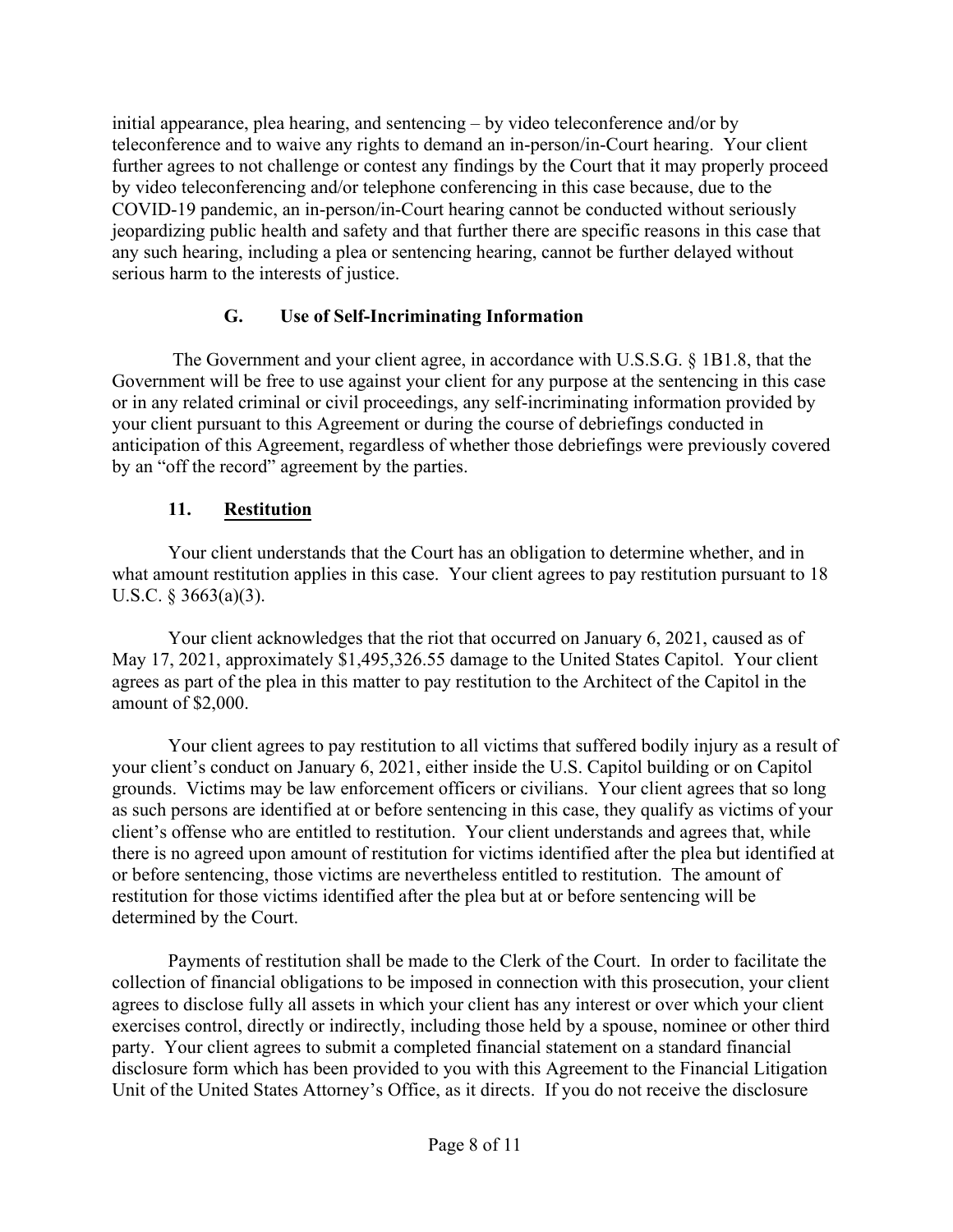form, your client agrees to request one from usadc.ecfflu@usa.doj.gov. Your client will complete and electronically provide the standard financial disclosure form to usadc.ecfflu@usa.doj.gov 30 days prior to your client's sentencing. Your client agrees to be contacted by the Financial Litigation Unit of the United States Attorney's Office, through defense counsel, to complete a financial statement. Upon review, if there are any follow-up questions, your client agrees to cooperate with the Financial Litigation Unit. Your client promises that the financial statement and disclosures will be complete, accurate and truthful, and understands that any willful falsehood on the financial statement could be prosecuted as a separate crime punishable under 18 U.S.C. § 1001, which carries an additional five years' incarceration and a fine.

Your client expressly authorizes the United States Attorney's Office to obtain a credit report on your client in order to evaluate your client's ability to satisfy any financial obligations imposed by the Court or agreed to herein.

Your client understands and agrees that the restitution or fines imposed by the Court will be due and payable immediately and subject to immediate enforcement by the United States. If the Court imposes a schedule of payments, your client understands that the schedule of payments is merely a minimum schedule of payments and will not be the only method, nor a limitation on the methods, available to the United States to enforce the criminal judgment, including without limitation by administrative offset. If your client is sentenced to a term of imprisonment by the Court, your client agrees to participate in the Bureau of Prisons' Inmate Financial Responsibility Program, regardless of whether the Court specifically imposes a schedule of payments.

Your client certifies that your client has made no transfer of assets in contemplation of this prosecution for the purpose of evading or defeating financial obligations that are created by this Agreement and/or that may be imposed by the Court. In addition, your client promises to make no such transfers in the future until your client has fulfilled the financial obligations under this Agreement.

#### **12. Breach of Agreement**

Your client understands and agrees that, if after entering this Agreement, your client fails specifically to perform or to fulfill completely each and every one of your client's obligations under this Agreement, or engages in any criminal activity prior to sentencing, your client will have breached this Agreement. In the event of such a breach: (a) the Government will be free from its obligations under this Agreement; (b) your client will not have the right to withdraw the guilty plea; (c) your client will be fully subject to criminal prosecution for any other crimes, including perjury and obstruction of justice; and (d) the Government will be free to use against your client, directly and indirectly, in any criminal or civil proceeding, all statements made by your client and any of the information or materials provided by your client, including such statements, information and materials provided pursuant to this Agreement or during the course of any debriefings conducted in anticipation of, or after entry of, this Agreement, whether or not the debriefings were previously characterized as "off-the-record" debriefings, and including your client's statements made during proceedings before the Court pursuant to Rule 11 of the Federal Rules of Criminal Procedure.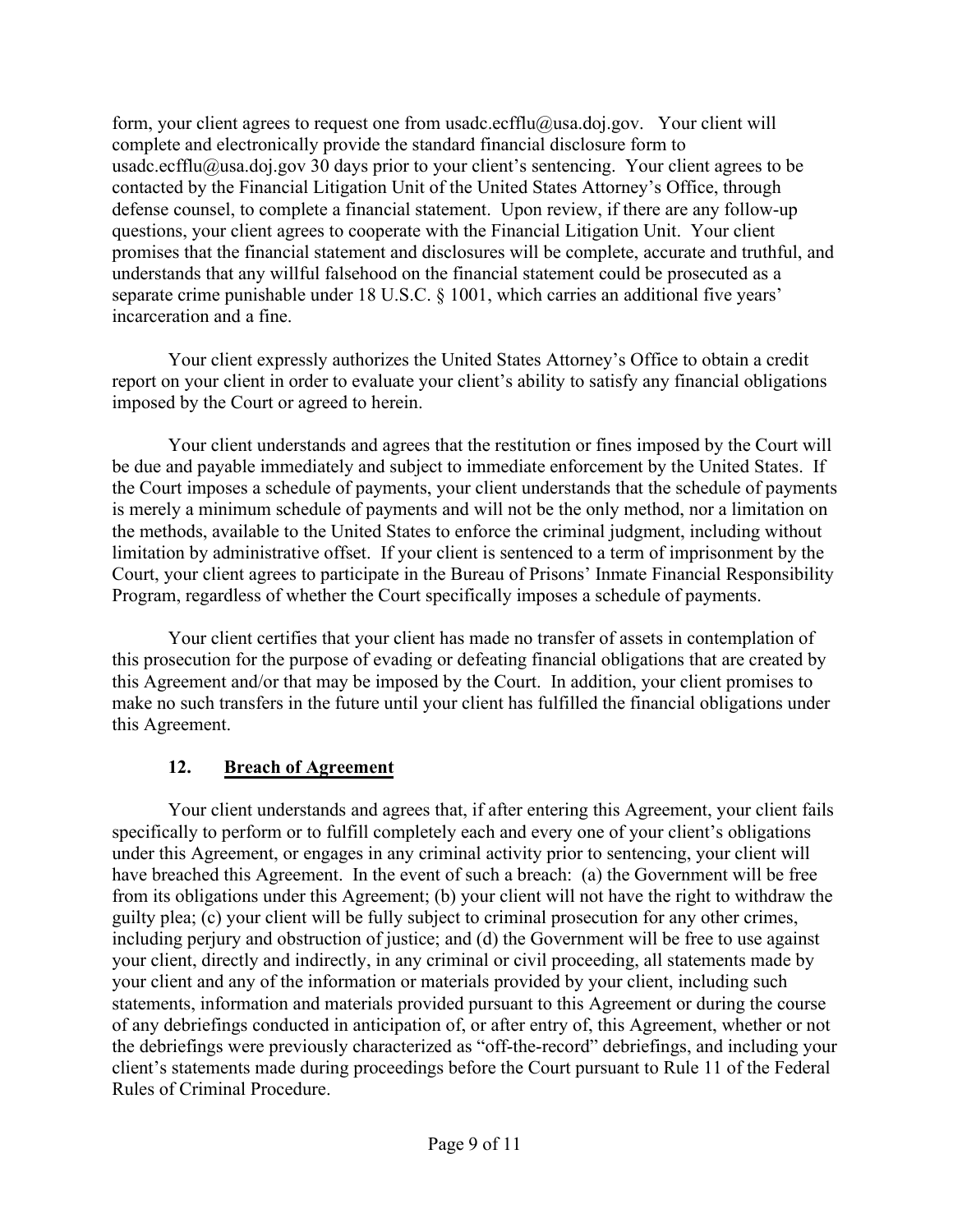Your client understands and agrees that the Government shall be required to prove a breach of this Agreement only by a preponderance of the evidence, except where such breach is based on a violation of federal, state, or local criminal law, which the Government need prove only by probable cause in order to establish a breach of this Agreement.

Nothing in this Agreement shall be construed to permit your client to commit perjury, to make false statements or declarations, to obstruct justice, or to protect your client from prosecution for any crimes not included within this Agreement or committed by your client after the execution of this Agreement. Your client understands and agrees that the Government reserves the right to prosecute your client for any such offenses. Your client further understands that any perjury, false statements or declarations, or obstruction of justice relating to your client's obligations under this Agreement shall constitute a breach of this Agreement. In the event of such a breach, your client will not be allowed to withdraw your client's guilty plea.

#### **13. Complete Agreement**

No agreements, promises, understandings, or representations have been made by the parties or their counsel other than those contained in writing herein, nor will any such agreements, promises, understandings, or representations be made unless committed to writing and signed by your client, defense counsel, and an Assistant United States Attorney for the District of Columbia.

Your client further understands that this Agreement is binding only upon the Criminal and Superior Court Divisions of the United States Attorney's Office for the District of Columbia. This Agreement does not bind the Civil Division of this Office or any other United States Attorney's Office, nor does it bind any other state, local, or federal prosecutor. It also does not bar or compromise any civil, tax, or administrative claim pending or that may be made against your client.

If the foregoing terms and conditions are satisfactory, your client may so indicate by signing this Agreement and the Statement of Offense, and returning both to me no later than March 31, 2022.

Sincerely yours,

 $\frac{1}{2}$ 

Matthew M. Graves United States Attorney

By:  $\mathbb{Z}$ 

Emily W. Allen Assistant United States Attorney

Page 10 of 11